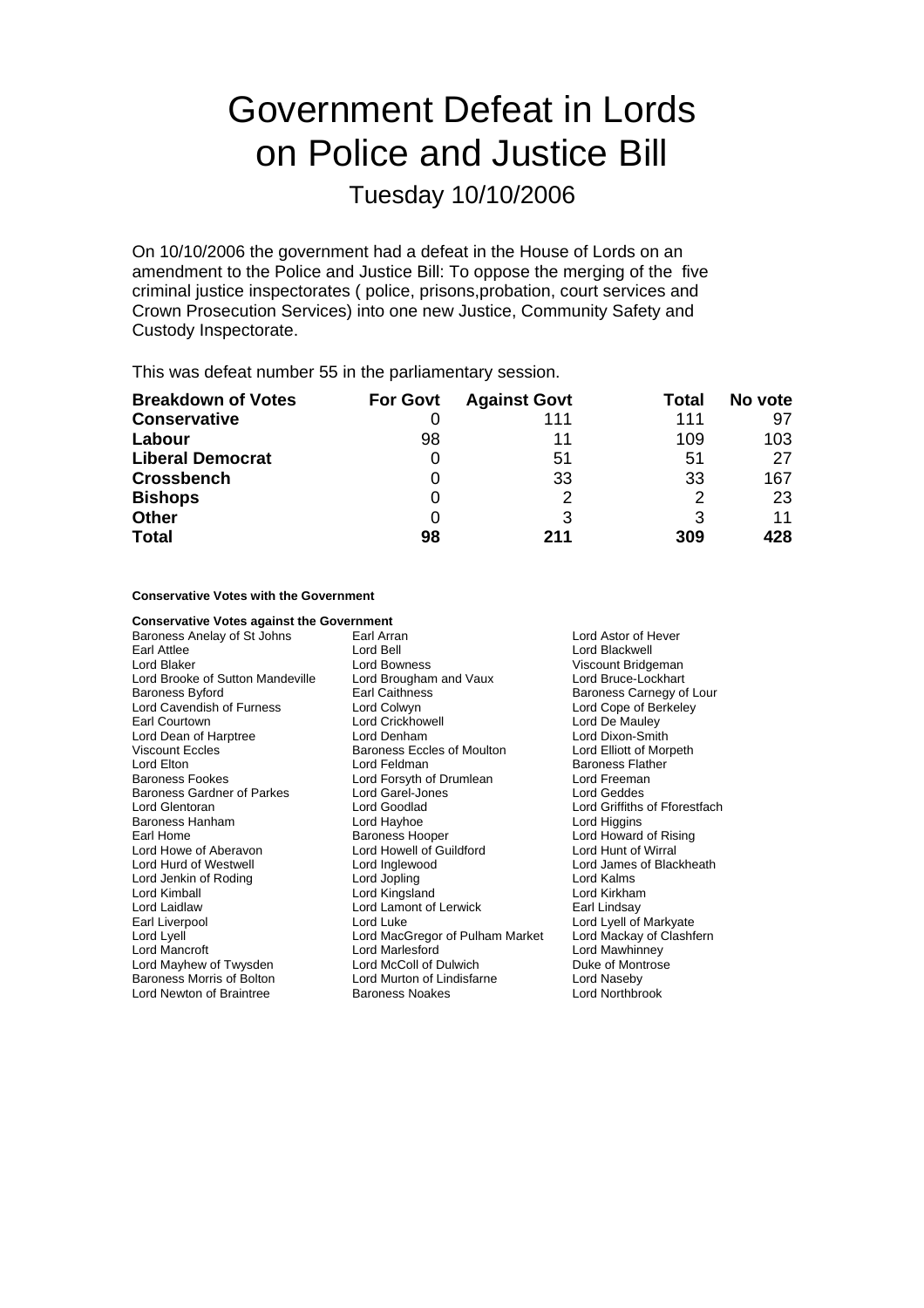Lord Norton of Louth **Baroness O'Cathain**<br>
Baroness Oppenheim-Barnes Lord Palumbo<br>
Baroness Park of Monmouth Baroness Oppenheim-Barnes Lord Palumbo<br>
Lord Patten **Baroness Platt of Writtle** Baroness Rawlings **Lord Reay**<br>
Lord Rotherwick **Lord Saatchi** Lord Rotherwi ck Lord Saatchi Baroness Seccombe Earl Selborne **Lord Selsdon**<br>
Lord Shaw of Northstead **Lord Sheikh**<br>
Lord Sheven Baroness Shepharc Lord Skelmersdale **Lord St John of Fawsley Cord Stewart Cord Stewart Cord Stewart Cord Telephone Cord Teylor Cord Teylor Cord Teylor Cord Teylor Cord Teylor Cord Teylor Cord Teylor Cord Teylor Cord Teylor Cord Teylor Cord** Lord Strathclyde Lord Taylor of Holbeach<br>
Baroness Thatcher Controll Ullswater Lord Waddington

## **Labour Votes with the Government**

Lord Archer of Sandwell Lord Bach<br>
Lord Bassam of Brighton Lord Bhattacharyya Lord Bassam of Brighton Lord Bhattacharyya Lord Bilston Lord Boyd of Duncansby **Lord Bragg Lord Brooke of Alverthorpe**<br>
Lord Brookman **Nord Brooke of Alverthorpe**<br>
Lord Brookman **Lord Brooke of Tremorfa** Lord Brookman **Lord Brooks of Tremorfa**<br>
Lord Clark of Windermere Lord Clinton-Davis Baroness Crawley **Caroness Crawley Community Cloud Davidson of Glen Clova** Cord Davies of Coity<br>
Lord Davies of Oldham **Communist Containery** Cord Drayson Lord Elder Lord Elder Lord Elder Lord Elder Lord Elder Lord Elder Lord Elder Lord Elder Lord Elder Lord Elder Lord Elder Lord Elder Lord Elder Lord Elder Lord Elder Lord Elder Lord Elder Lord Elder Lord Elder Lord Elder Lo Lord Foulkes of Cumnock Lord Fyfe of Fai<br>
Baroness Golding Container Lord Goldsmith Lord Grocott Lord Harris of Haringey Lord Harrison Baroness Hollis of Heigham Lord Howarth of Newport<br>
Lord Hughes of Woodside Lord Hunt of Kings Heath Lord Jones Lord King of West Bromwich Lord Kirkhill Lord Mackenzie of Framwellgate Lord Maxton **Example 2 Exercise Schools** Baroness McIntosh of Hudnall Lord McKenzie of Luton<br>
Lord Moonie **Container Baroness Morgan of Drefelin** Baroness Morgan of Huyton Lord Moonie<br>
Lord Morris of Aberavon<br>
Baroness Morris of Yardlev Lord Morris of Aberavon **Baroness Morris of Yardley** Lord O'Neill of Clackmannan<br>
Lord Pendry **Randy** Baroness Pitkeathley **Randy** Baroness Prosser Lord Radice **Lord Rooker** Lord Rooker **Lord Rooker** Lord Rosser<br>
Lord Rowlands **Lord Rooker Baroness Royall of Blaisdon** Baroness Scotland of Asthal Lord Rowlands **Baroness Royall of Blaisdon** Baroness Scotland Scotland Cord Sheldon and Asthaland Of Asthaland O<br>Lord Sheldon a Baroness Niscount Simon Lord Sewel Lord Sheldon<br>
Lord Smith of Leigh Lord Soley Lord Tomlinson Lord Warner **Baroness Warwick of Undercliffe** Lord Whitty Lord Woolmer of Leeds Lord Young of Norwood Green

Viscount Ullswater Franch Baroness Verma<br>Baroness Wilcox Franch Baroness Vermann Baroness Vilcox

Baroness Adams of Craigielea Lord Adonis<br>
Lord Anderson of Swansea Baroness Andrews<br>
Lord Anderson of Swansea Baroness Andrews Lord Anderson of Swansea **Baroness Andrews** Lord Baroness Andrews Baroness Andrews Baroness Andrews Baroness Andrews Andrews Andrews Andrews Andrews Andrews Andrews Andrews Andrews Andrews Andrews Andrews Andrews Andrews A Lord Graham of Edmonton Lord Haskel Lord Haskel Lord Hogg of Cumbernauld<br>
Lord Howarth of Newport Lord Howie of Troon Baroness Lockwood Lord Lofthouse of Pontefract<br>
Lord MacKenzie of Culkein Lord Mason of Barnslev Baroness Pitkeathley Baroness Taylor of Bolton Baroness Thornton Baroness Thornton Baroness Thornton Research Report Thornton Resear<br>
Baroness Taylor of Bolton r Baroness Thornton Research Research Research Research Research Research Research

### **Labour Votes against the Government**

Lord Acton **Contract Contract Actor** Baroness Blood Corrient Lord Borrient Lord Borrient Lord Borrient Lord Faulkn<br>Lord Brennan Corrient Lord Dubs Lord Brennan Lord Dubs Lord Faulkner of Worcester Baroness Gibson of Market Rasen Lord Grabiner<br>Baroness Kennedy of The Shaws Baroness Quin Baroness Kennedy of The Shaws

**Liberal Democrat Votes with the Government**

Baroness Platt of Writtle **Lord Plummer of St Marylebone**<br>
Lord Rees
Lord Rees Lord Shaw of Northstead Lord Sheikh Baroness Shephard of Northwold<br>
Lord Skelmersdale Lord St John of Fawsley Lord Stewartby<br>
Lord St John of Fawsley Lord Stewartby

Baroness Cohen of Pimlico Lord Davies of Oldham Lord Donoughue Lord Drayson<br>
Lord Elder Lord Evans of Temple Guiting Baroness Farrington of Ribbleton Baroness Ford **Election Control Lord Foster of Bishop Auckland**<br>
Lord Fyfe of Fairfield **Baroness** Gale Baroness Golding **Baroness Gould of Potternewton**<br>
Lord Gould of Brookwood **Lord Graham of Edmonton** Lord Grantchester Baroness Jones of Whitchurch Lord Smith of Leigh Lord Soley Lord Soley Baroness Symons of Vernham Dean<br>
Lord Taylor of Blackburn Baroness Taylor of Bolton Baroness Thornton